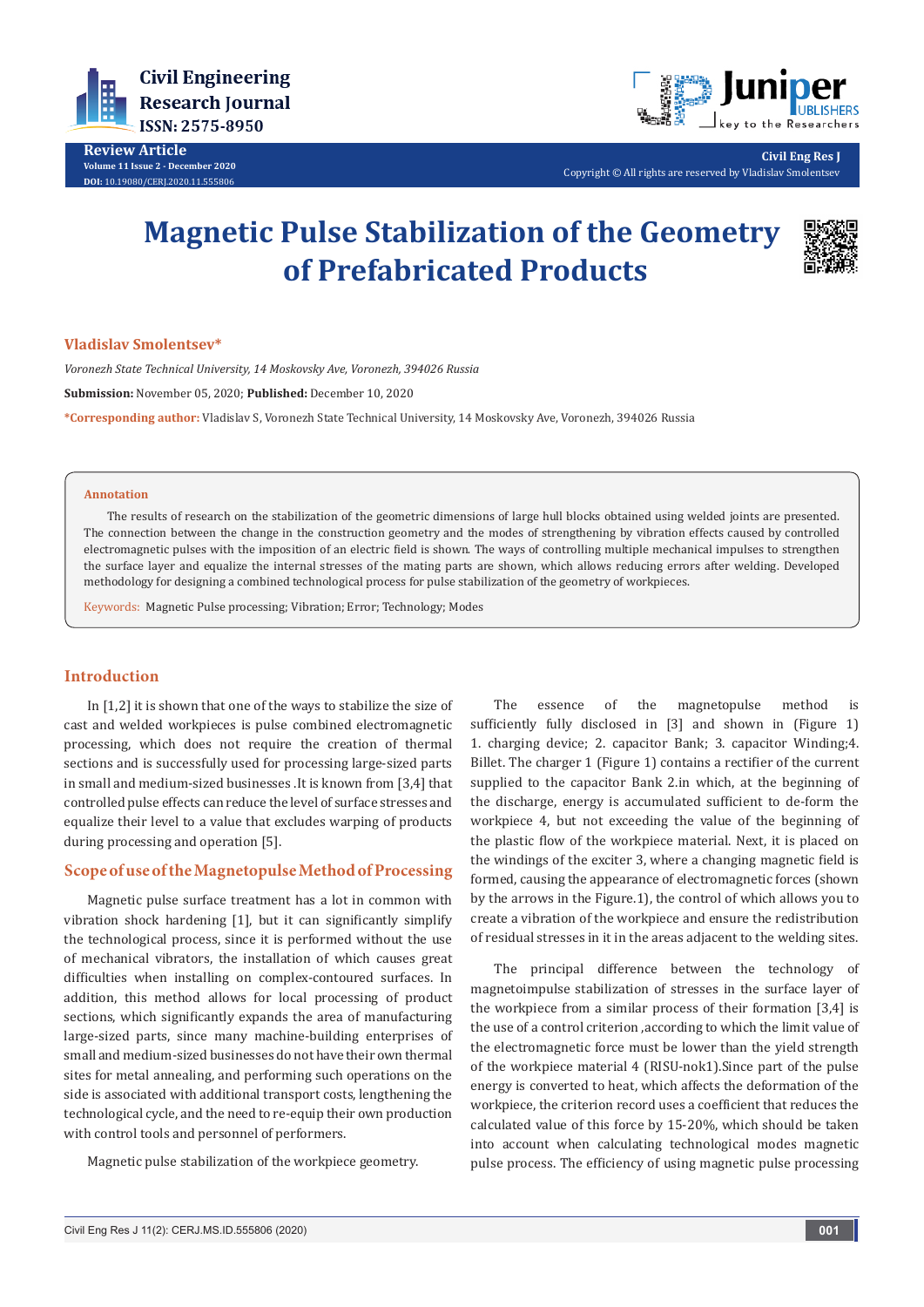to stabilize the properties of workpieces depends on the level of manufacturability [5] and the quality of surface preparation in the same way [6].

# **Methodology for Designing the Process of Magnetic Pulse Processing**

The initial data for the design of the technological process of magnetic pulse processing, which provides stabilization of internal stresses of large-sized welded structures, is information about the geometry, properties of the material of the workpieces, methods of their production, processing modes, the degree of development of the vibration process, availability of personnel and

equipment of the production. The effectiveness of the developed technological process is evaluated by the stability of obtaining the required accuracy and performance characteristics of products at all stages of the CALS technology. With regard to the processing necessary to justify the choice of parameters considered in the study of the mechanism of magnetic-pulse processing scheme of an agent according to [3,4], to identify areas of detail which require vibrostability voltages. This should be reflected in the technical documentation, where recommendations should be included installation instructions sources of vibration on the workpiece.



When working out the manufacturability should be taken into account:

1. The possibility of direct force action on the workpiece of the vibration exciter. Violation of this condition can cause shock loads on the tool and its destruction.

2. Take into account the limitations that ensure the safety of the workpiece during processing, for which use the results on the rigidity of the workpiece under the action of pulses obtained at the stage of development of a new process, and periodically monitor the state of technological discipline in the serial production of products.

3. Use modes adapted to the final indicators for the specified accuracy of the workpieces. Thus, the experience of vibration stabilization of welded structures has shown that the process can be performed in several transitions: at the first stage, which takes about half of the processing time, the greatest calculated vibration amplitude of the treated area is applied. At

the next transitions, the mode is gradually softened. Here, the control is performed by the processing time and the value of the amplitude of vibrations of the workpiece section.

The stage of work on the equipment includes the preparation of installation bases, where standard elastic machine supports are used for this purpose, which are selected taking into account the mass and geometry of the parts to be processed. The number of supports (at least 3) depends on the size and shape of the support surface of the workpiece. When working out the processing modes, adjust the frequency of vibrations, preferably until a stable resonant amplitude value appears. The range from 50 to 100 Hz is used as the base for tuning, which does not cause technological difficulties.

Control of the processing mode can be performed by changing the current supplied to the vibrator. However, with an increase in the size of the part, this indicator decreases and when changing less than 12-15 %, it becomes not a reliable indicator for control.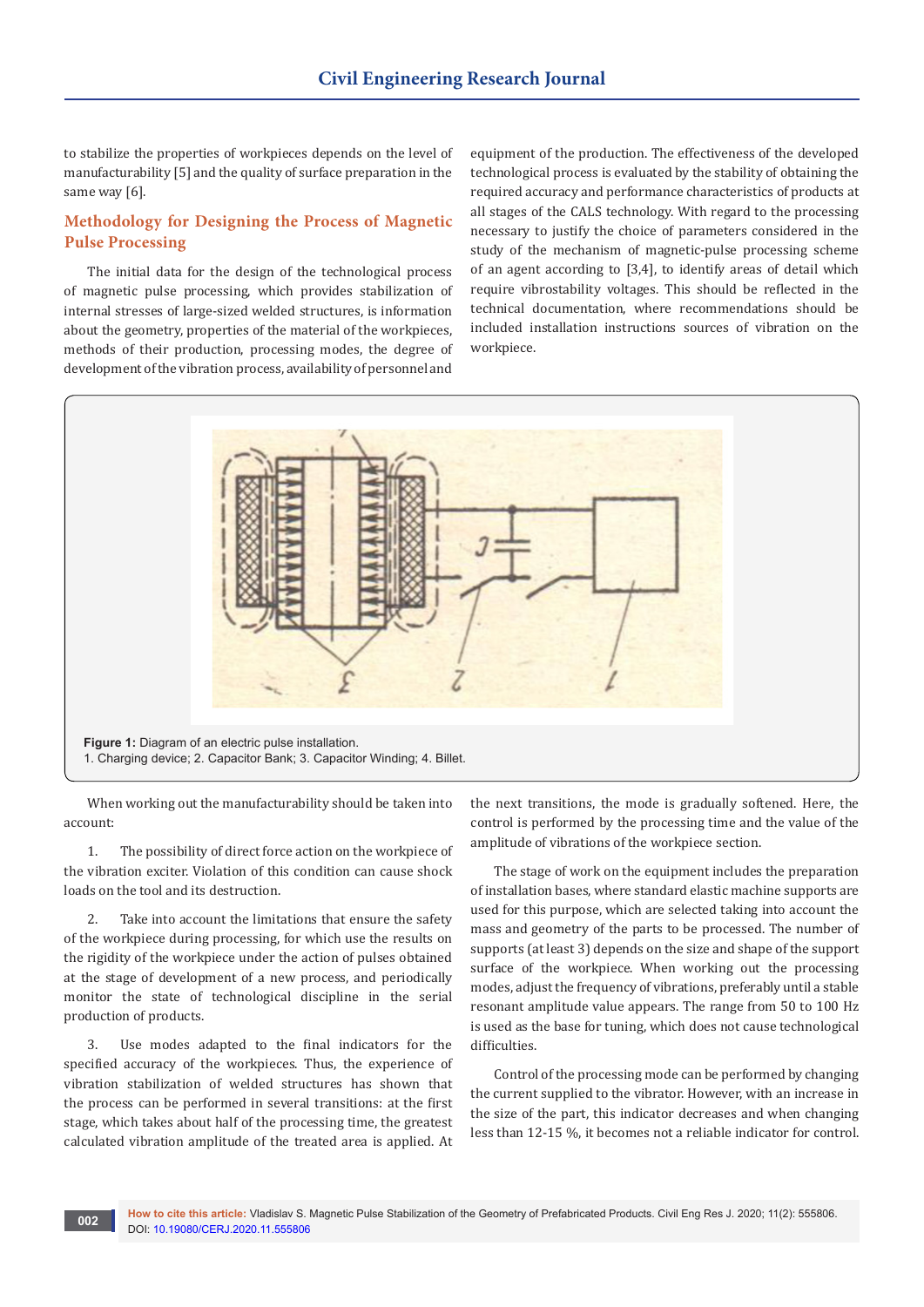Therefore, the process is controlled by the processing time that is set during setup, taking 60 minutes as the initial value for large workpieces and reducing this figure during debugging mode with an interval of 5-10 minutes. Acceptance control of processing quality is performed based on the results of measuring the size of the part at the base points after stabilization of residual stresses. The operation is usually performed selectively on the first processed part from the batch. on coordinate measuring machines.

the process of magnetic pulse processing, where the stability of their value is estimated by the average value of the unevenness of residual stresses ( $\Delta \sigma$ ) at the welding site in the workpiece from the time  $(r)$  of magnetic pulse processing. The index 1 shows the non-uniformity of residual stresses in the welded structure of the milling machine stand made of steel 3 with dimensions of 100 X 600 X 950 mm with the calculated placement of 4 vibration exciters. The workpiece was placed on a table with a stable gap. Index 2 (Figure 2) shows information about a steel frame with a length of 2200 mm after arc welding.

Figure 2 shows the results of measuring residual stresses in



**Figure 2:** Influence of dimensions, material of parts and processing modes on the stability of indicators of residual stresses of the surface layer.

1-Welded machine stand; 2-Large-size welded stand.



**How to cite this article:** Vladislav S. Magnetic Pulse Stabilization of the Geometry of Prefabricated Products. Civil Eng Res J. 2020; 11(2): 555806. **DOI:** [10.19080/CERJ.2020.11.5558](http://dx.doi.org/10.19080/CERJ.2020.11.555806)06